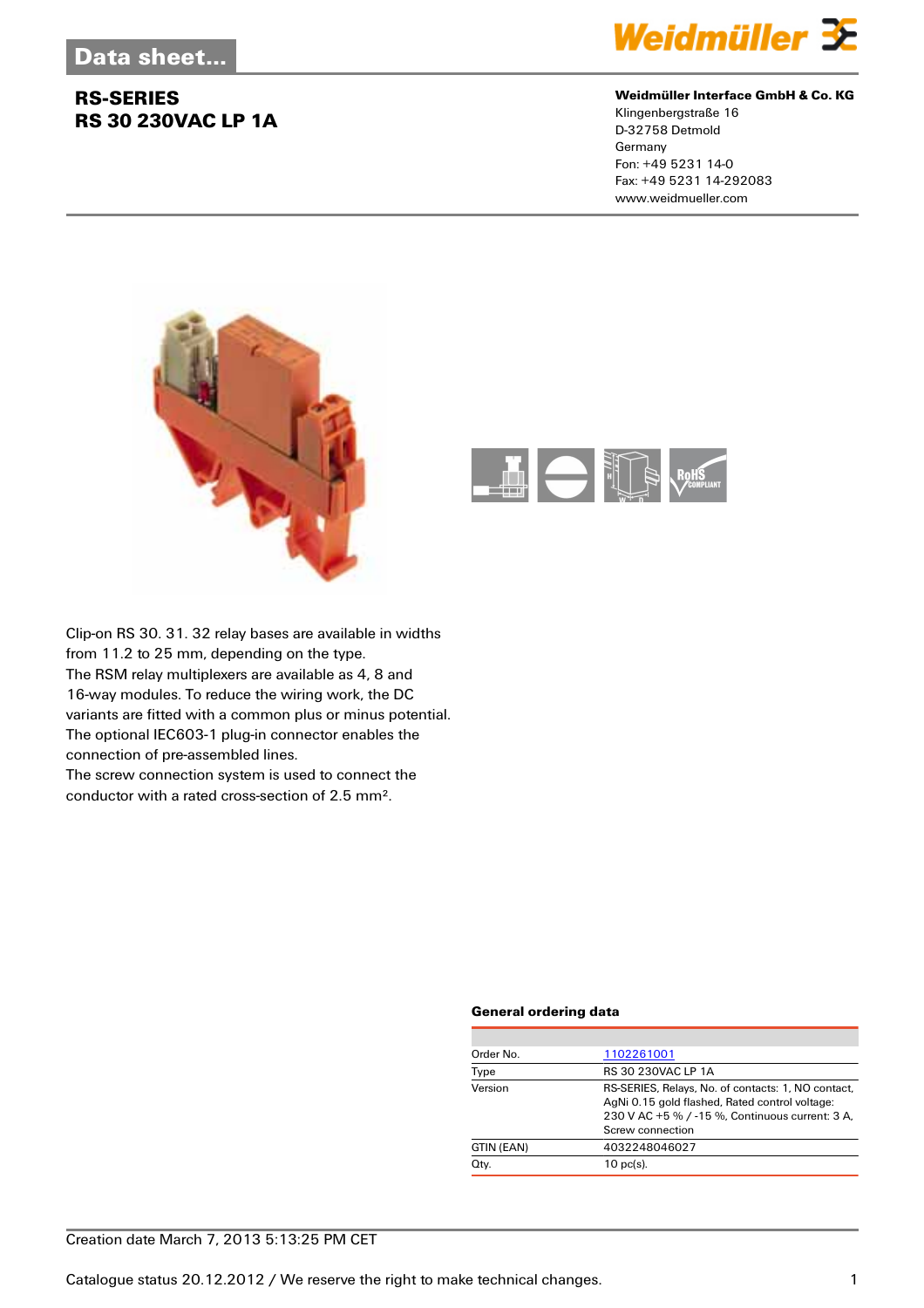### **RS-SERIES RS 30 230VAC LP 1A**

## **Technical data**



#### **Weidmüller Interface GmbH & Co. KG**

Klingenbergstraße 16 D-32758 Detmold Germany Fon: +49 5231 14-0 Fax: +49 5231 14-292083

| <b>Ratings</b>                                           |                            |                                                            |                                                |
|----------------------------------------------------------|----------------------------|------------------------------------------------------------|------------------------------------------------|
| Conductor connection system                              | Screw connection           | Humidity                                                   | 40 °C / 93 % rel. humidity,<br>no condensation |
| <b>Dimensions and weights</b>                            |                            |                                                            |                                                |
| Width                                                    | 11.2 mm                    | Height                                                     | 70 mm                                          |
| Depth                                                    | 56 mm                      | Net weight                                                 | 31.7g                                          |
| <b>Temperatures</b>                                      |                            |                                                            |                                                |
| Operating temperature                                    | $-25 °C+40 °C$             | Storage temperature                                        | -40 °C…+60 °C                                  |
| <b>Connection data</b>                                   |                            |                                                            |                                                |
| Clamping range, rated connection                         | $2.5 \text{ mm}^2$         | Clamping range, rated connection, min. 0.5 mm <sup>2</sup> |                                                |
| Clamping range, rated connection, max. 4 mm <sup>2</sup> |                            | Stripping length, rated connection                         | 8 mm                                           |
| Input                                                    |                            |                                                            |                                                |
| Rated control voltage                                    | 230 V AC +5 % / -15 %      | Rated current AC                                           | $3.2 \text{ mA}$                               |
| Power rating                                             | 0.8 VA                     | Response / drop-out voltage AC coil                        | 207 V                                          |
| Pull-in / drop-out current, AC coil                      | 1 <sub>m</sub> A           |                                                            |                                                |
| <b>Output</b>                                            |                            |                                                            |                                                |
|                                                          |                            |                                                            |                                                |
| Max. switching voltage, AC                               | 250 V                      | Continuous current                                         | 3 A                                            |
| making current                                           | 8 A                        | Max. switching power                                       | 2000 VA                                        |
| Switch-on delay                                          | $\leq 10 \text{ ms}$       | Switch-off delay                                           | $\leq 9$ ms                                    |
| <b>Duration of Bounce</b>                                | $\leq$ 3 ms                | Min. switching power                                       | 250 mW                                         |
| Max. switching frequency at rated load                   | $0.1$ Hz                   |                                                            |                                                |
| <b>Contact specifications</b>                            |                            |                                                            |                                                |
| No. of contacts                                          | 1                          |                                                            | NO contact                                     |
| Contact material                                         |                            | Contact design<br>Mechanical service life                  |                                                |
| Electrical service life of AC coil                       | AgNi 0.15 gold flashed     | Electrical service life, DC coil                           | $20 \times 10^6$ switching cycles              |
|                                                          | $> 7x105$ Switching cycles |                                                            | $> 5x105$ switching cycles                     |
| <b>Insulation coordination</b>                           |                            |                                                            |                                                |
| Rated voltage                                            |                            | Clearance and creepage distances for                       |                                                |
|                                                          | 250V                       | control side - load side                                   | $> 3$ mm                                       |
| Impulse withstand voltage                                | 4 kV                       | Protection degree                                          | <b>IP 20</b>                                   |
| Pollution severity                                       | 2                          | Surge voltage category                                     | Ш                                              |
| <b>Other technical data</b>                              |                            |                                                            |                                                |
| Version                                                  | Relay coupler              | Free-wheel diode                                           | No                                             |
| Further details of approvals / standards                 |                            |                                                            |                                                |
|                                                          |                            |                                                            |                                                |
| <b>Standards</b>                                         | <b>DIN EN 50178</b>        |                                                            |                                                |

### Creation date March 7, 2013 5:13:25 PM CET